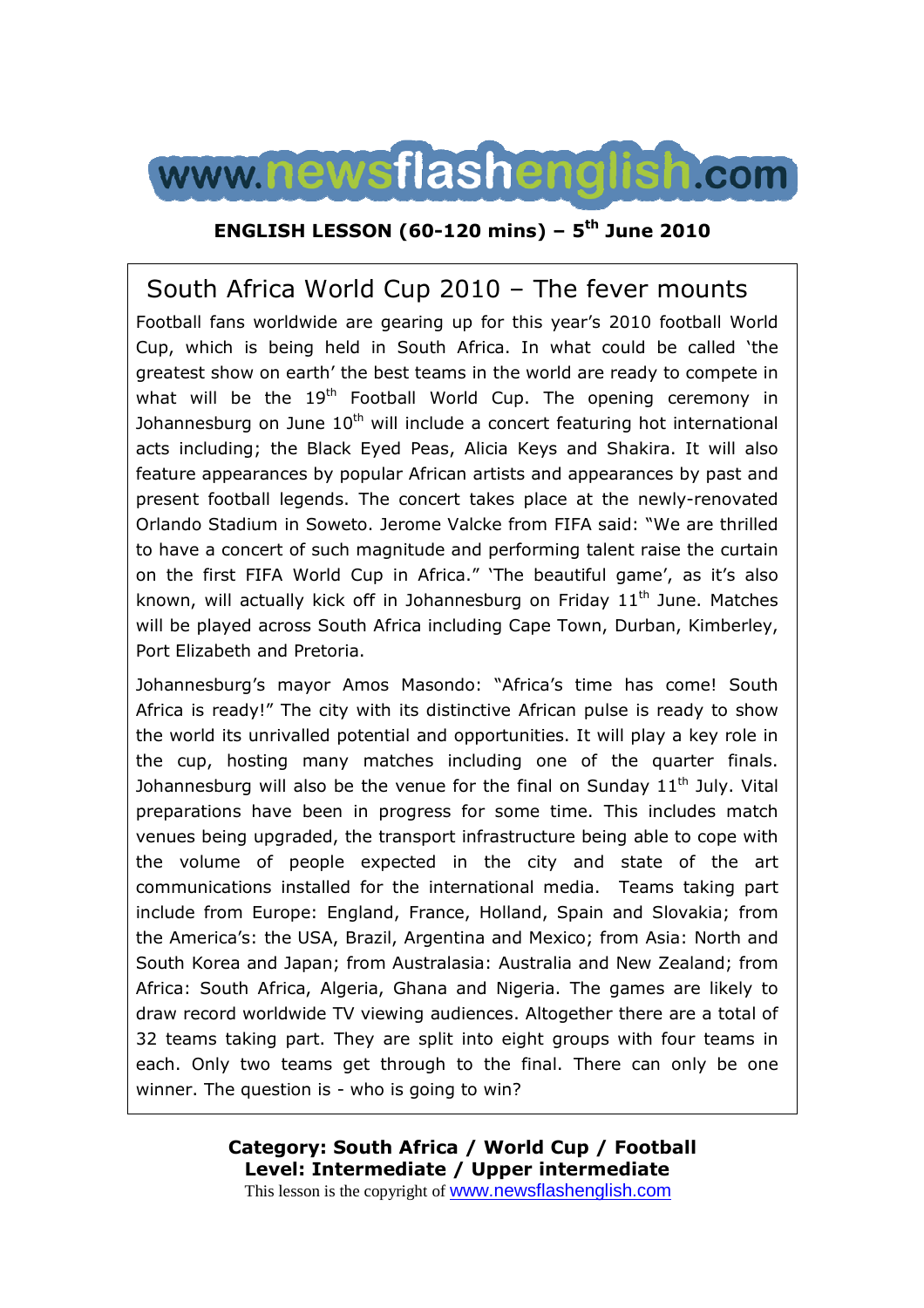### South Africa World Cup 2010 – The fever mounts – *5 th June 2010* **FXFRCISES**

1. Football World Cup 2010: Where is the 2010 FIFA World Cup taking place? Think of three other things you know about the 2010 FIFA World Cup. What is FIFA? (*Teachers see p6*) Go round the room swapping details.

2. Geography: South Africa: Where is South Africa? What is its capital? (*Teachers see p6*) What countries and seas surround it? What countries are within it? Draw a map on the board or **look on Google maps** to help you.

3. Dictation: The teacher will read four to six lines of the article slowly and clearly. Students will write down what they hear. The teacher will repeat the passage slowly again. Self correct your work from page one - filling in spaces and correcting mistakes. Be honest with yourself on the number of errors. Advise the teacher of your total number of errors. Less than five is very good. Ten is acceptable. Any more is room for improvement! More than twenty - we need to do some work!

4. Reading: The students should now read the article aloud, swapping readers every paragraph.

5. Vocabulary: Students should now look through the article and underline any vocabulary they do not know. Look in dictionaries. Discuss and help each other out. The teacher will go through and explain any unknown words or phrases.

6. The article: Students should look through the article with the teacher.

- a) What is the article about?
- b) What do you think about the article?

7. Let's Think: FIFA World Cup: With your partner fill in the gaps below. (Use the internet to help you) Which was the greatest cup final? Why?

|      | Host | Winners | Host | Winners |
|------|------|---------|------|---------|
| 2006 |      |         | 1994 |         |
| 2002 |      |         | 1990 |         |
| 1998 |      |         | 1986 |         |

**The teacher** will choose some pairs to discuss their findings in front of the class.

8. Let's think! Football: Swap partners. With your new partner on the board write as many words to do with *'football'* as you can. *One-two minutes.* Compare with other teams. Using your words compile a short dialogue together.

9. Let's Think: I am going to South Africa… You are going to South Africa with some friends to see the final. Describe to the class what you might see.

10. Let's talk! In a pub: *In pairs:* Imagine you are in a pub. The conversation gets onto **the FIFA World Cup 2010**. Discuss. *5-minutes.*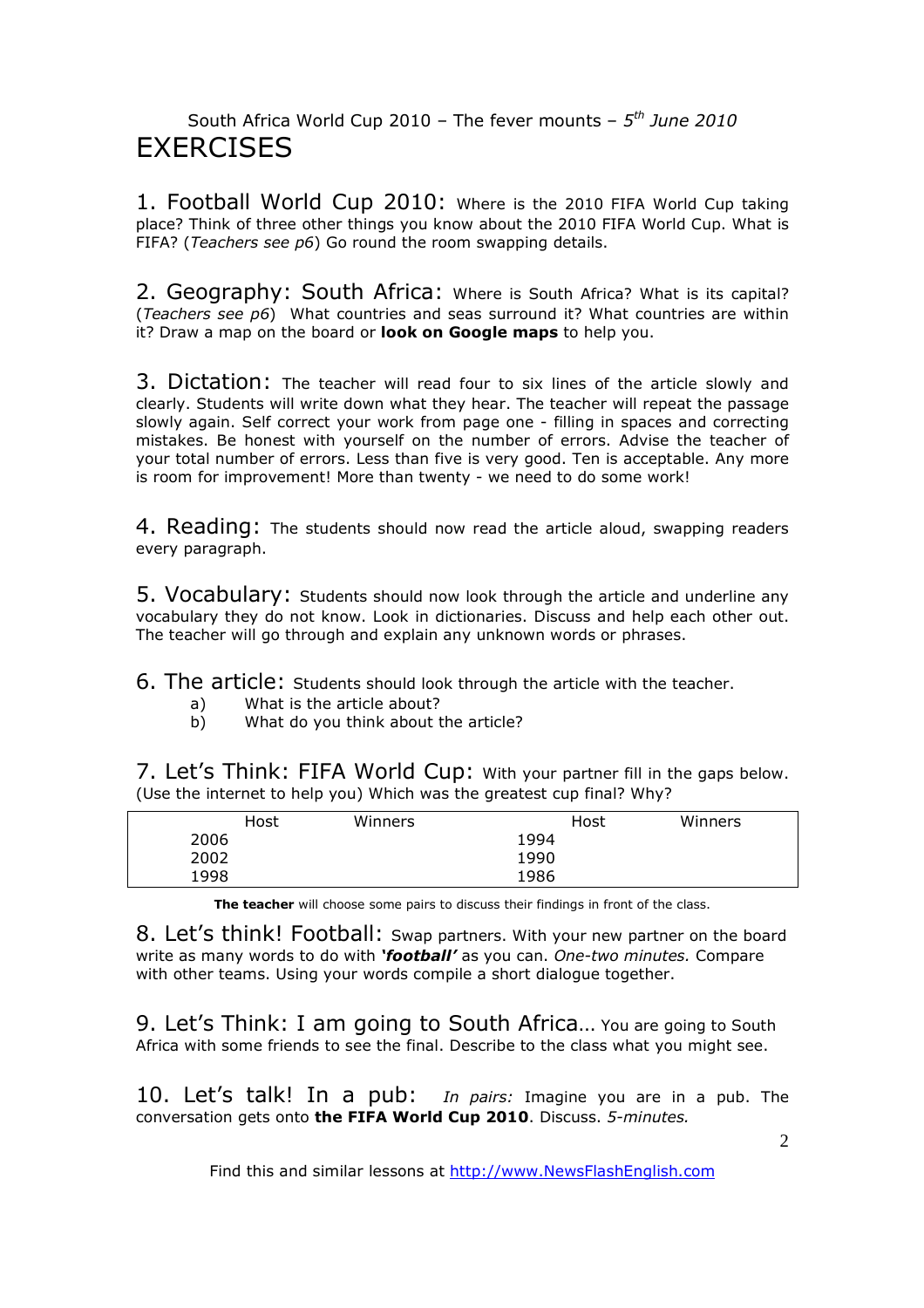South Africa World Cup 2010 – The fever mounts – *5 th June 2010* 11. World Cup mania! With your partner think of two legendary world cup players. Add two famous football stadiums. Why these?

| Two legendary world cup players | Two famous football stadiums |
|---------------------------------|------------------------------|
|                                 |                              |

**The teacher** will choose some pairs to discuss their findings in front of the class.

12. Let's do 'The Article Quiz': Have the students quiz each other in pairs. They score a point for each correct answer and half a point each time they have to look at the article for help. See who can get the highest score!

#### **Student A**

- 1) Name the international acts.
- 2) Name the stadium in Soweto.
- 3) What date is the final?
- 4) Who is Johannesburg's mayor?<br>5) How many World Cups have the
- 5) How many World Cups have there been? **Student B**
- 1) Name three teams taking part from Europe.<br>2) How many teams are in the World Cup?
- 2) How many teams are in the World Cup?
- 3) Name three cities in South Africa the FIFA World Cup will play in.
- 4) What preparations have been taking place?
- 5) Name three teams taking part from Africa.

13. Presentation: In pairs, groups or individually: Prepare in class or at home a 2-minute presentation on *the FIFA World Cup 2010*. Stand at the front of the class to give your presentation. The class can vote on the best presentation. Class – After the presentations go through the strong and weak points on each presentation.

14. A day in Johannesburg: In pairs. Look at the list below. Each person chooses to be one of the following. Student A creates a short story about what that person might do or see during a day during the world cup in Johannesburg. (Imagine!) Tell it to your partner. Try to make it interesting, funny, the experiences, etc… Student B's story can then be interacted into Student A's story!

| 1 Tourist     | 3 Football hat maker / seller |
|---------------|-------------------------------|
| 2 Taxi driver | 4 Football player             |

**The teacher** will choose some pairs to tell their stories in front of the class.

15. Let's write! An e-mail: Write and send a 200 word e-mail to your teacher about: **The Football World Cup 2010**. Your e-mail can be read out in class.

16. Sentence starters: Finish these sentence starters. Correct your mistakes. Compare what other people have written.

a) The World Cup 2010 b) The winner c) Football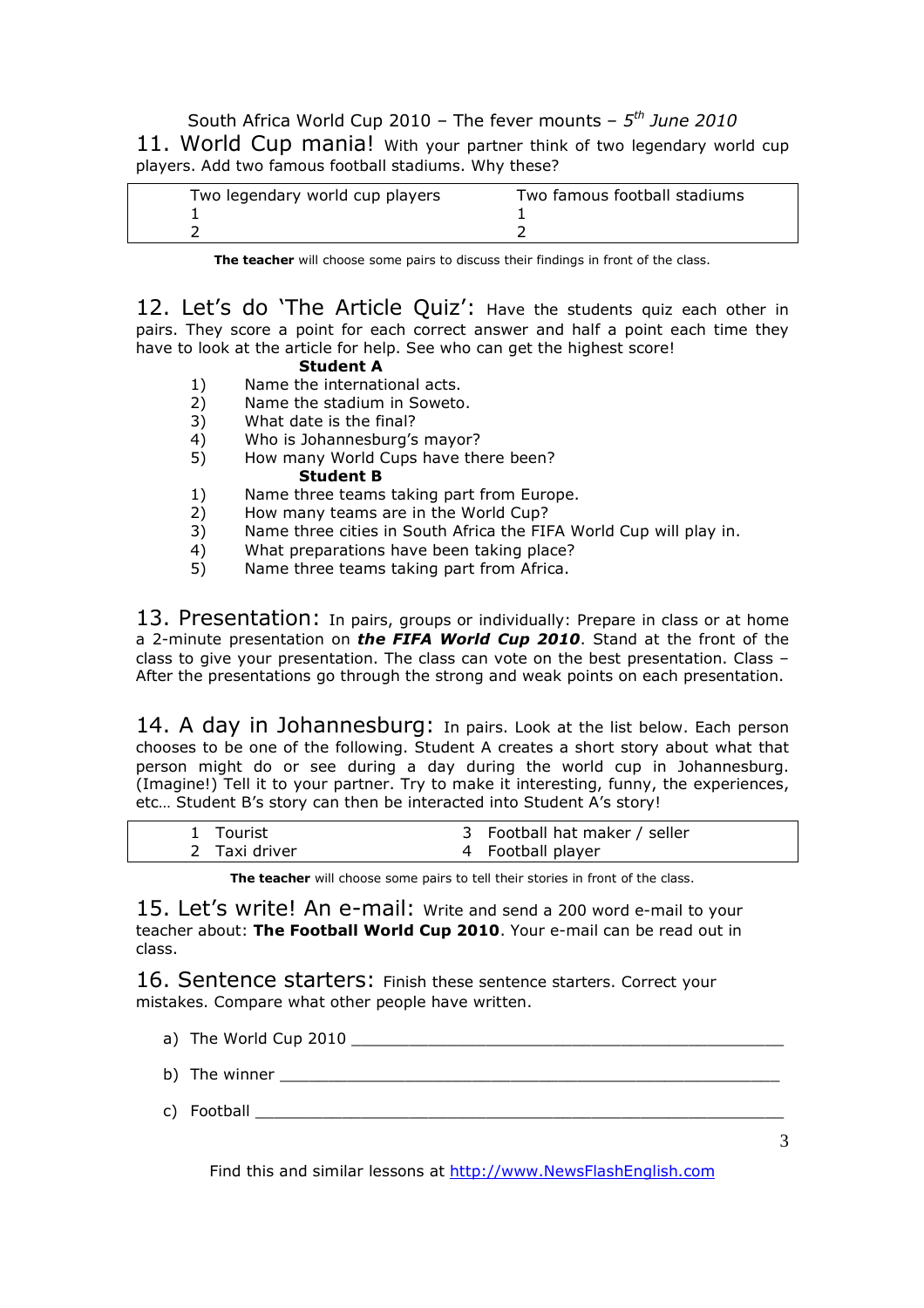## South Africa World Cup 2010 – The fever mounts – *5 th June 2010* SPEAKING

#### Open debate! Football World Cup 2010 - The Groups *Allow 10-20 minutes - Small groups / pairs / 1 to 1*

What's the latest news about the teams? Who is going to win?

'Throw in' a few football phrases! What are your tips for the teams?

'Tackle' the issue and discuss together.

| <b>Group A</b>                                   | <b>Group E</b>                                               |
|--------------------------------------------------|--------------------------------------------------------------|
| South Africa<br>Mexico<br>Uruguay<br>France      | Netherlands<br>Denmark<br>Japan<br>Cameroon                  |
| <b>Group B</b>                                   | <b>Group F</b>                                               |
| Argentina<br>Nigeria<br>Korea Republic<br>Greece | Italy<br>Paraguay<br>New Zealand<br>Slovakia                 |
| <b>Group C</b>                                   | <b>Group G</b>                                               |
| England<br><b>USA</b><br>Algeria<br>Slovenia     | <b>Brazil</b><br>Korea DDR<br><b>Ivory Coast</b><br>Portugal |
| <b>Group D</b>                                   | <b>Group H</b>                                               |
| Germany<br>Australia<br>Serbia<br>Ghana          | Spain<br>Switzerland<br>Honduras<br>Chile                    |

The teacher can moderate the session.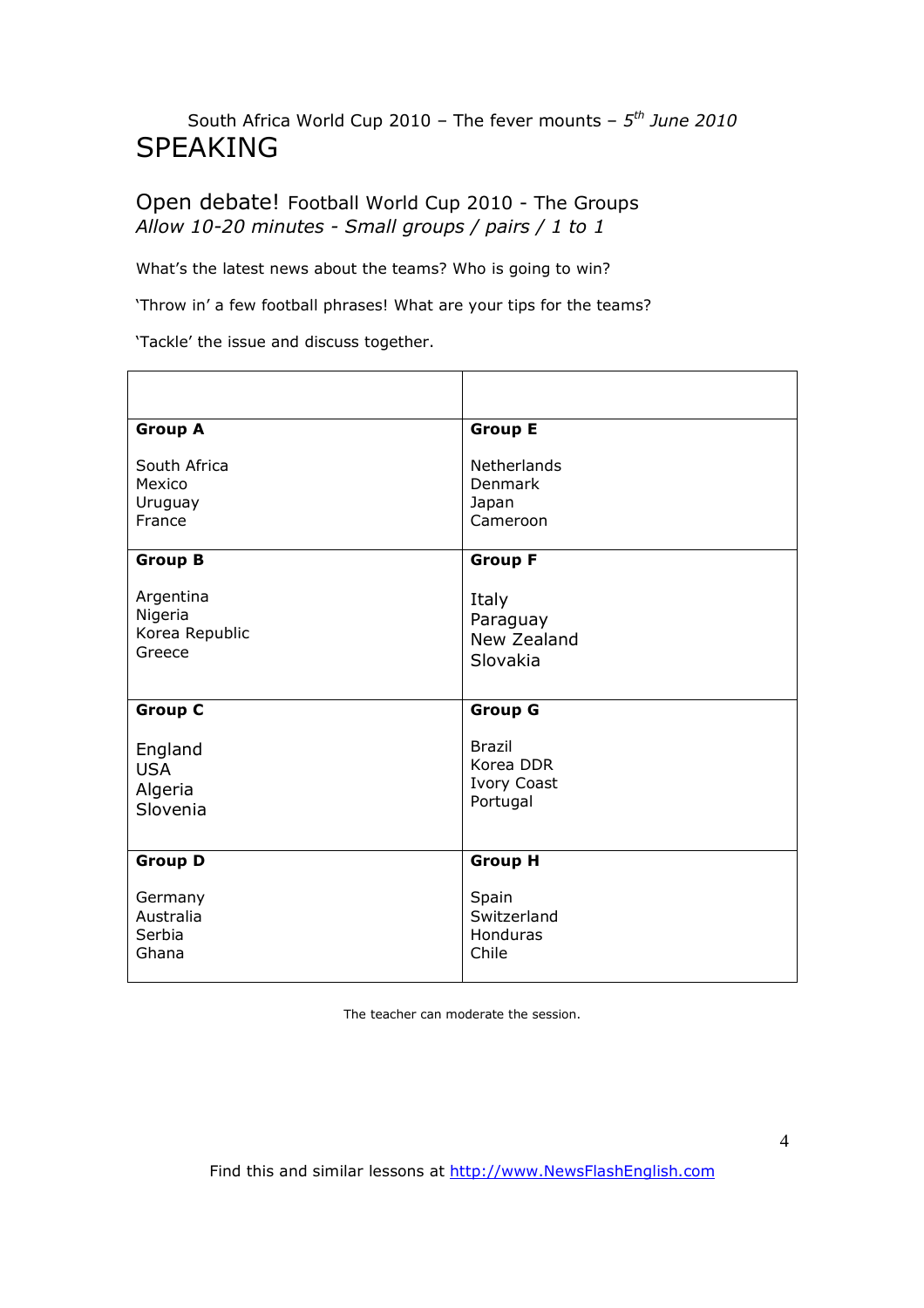## South Africa World Cup 2010 – The fever mounts – *5 th June 2010* GAP FILL: READING

Put the words into the gaps in the text.

Football fans worldwide are gearing up for this year's 2010 World Cup, which is being held in South Africa. In what could be called 'the greatest show on earth' the best teams in the world are ready to \_\_\_\_\_\_\_ in what will be the 19<sup>th</sup> Football World Cup. The opening \_\_\_\_\_\_\_\_ in Johannesburg on June  $10<sup>th</sup>$  will include a concert featuring hot international acts including; the Black Eyed Peas, Alicia Keys and Shakira. It will also feature appearances by \_\_\_\_\_\_ African artists and appearances by past and present football \_\_\_\_\_\_\_. The concert takes place at the newly-renovated Orlando Stadium in Soweto. Jerome Valcke from FIFA said: "We are thrilled to have a concert of such and performing talent raise the curtain on the first FIFA World Cup in Africa." 'The \_\_\_\_\_\_\_\_\_ game', as it's also known, will actually kick off in Johannesburg on Friday  $11<sup>th</sup>$  June. will be played across South Africa including Cape Town, Durban, Kimberley, Port Elizabeth and Pretoria. *magnitude matches ceremony compete legends beautiful popular football*

Johannesburg's mayor Amos Masondo: "Africa's time has come! South Africa is \_\_\_\_\_!" The city with its distinctive African \_\_\_\_\_ is ready to show the world its unrivalled \_\_\_\_\_\_\_\_\_ and opportunities. It will play a key role in the cup, hosting many matches including one of the quarter finals. Johannesburg will also be the venue for the final on Sunday  $11<sup>th</sup>$  July. Vital preparations have been in progress for some time. This includes match venues being upgraded, the transport infrastructure being able to cope with the volume of people expected in the city and state of the art communications installed for the international \_\_\_\_\_. \_\_\_\_\_ taking part include from Europe: England, France, Holland, Spain and Slovakia; from the America's: the USA, Brazil, Argentina and Mexico; from Asia: North and South Korea and Japan; from Australasia: Australia and New Zealand; from Africa: South Africa, Algeria, Ghana and Nigeria. The are likely to draw record worldwide TV viewing audiences. There are a total of 32 teams taking part. They are split into eight groups with four teams in each. Only two teams get through to the final. There can only be one \_\_\_\_\_\_\_. The question is - who is going to win? *media potential ready winner teams games pulse altogether*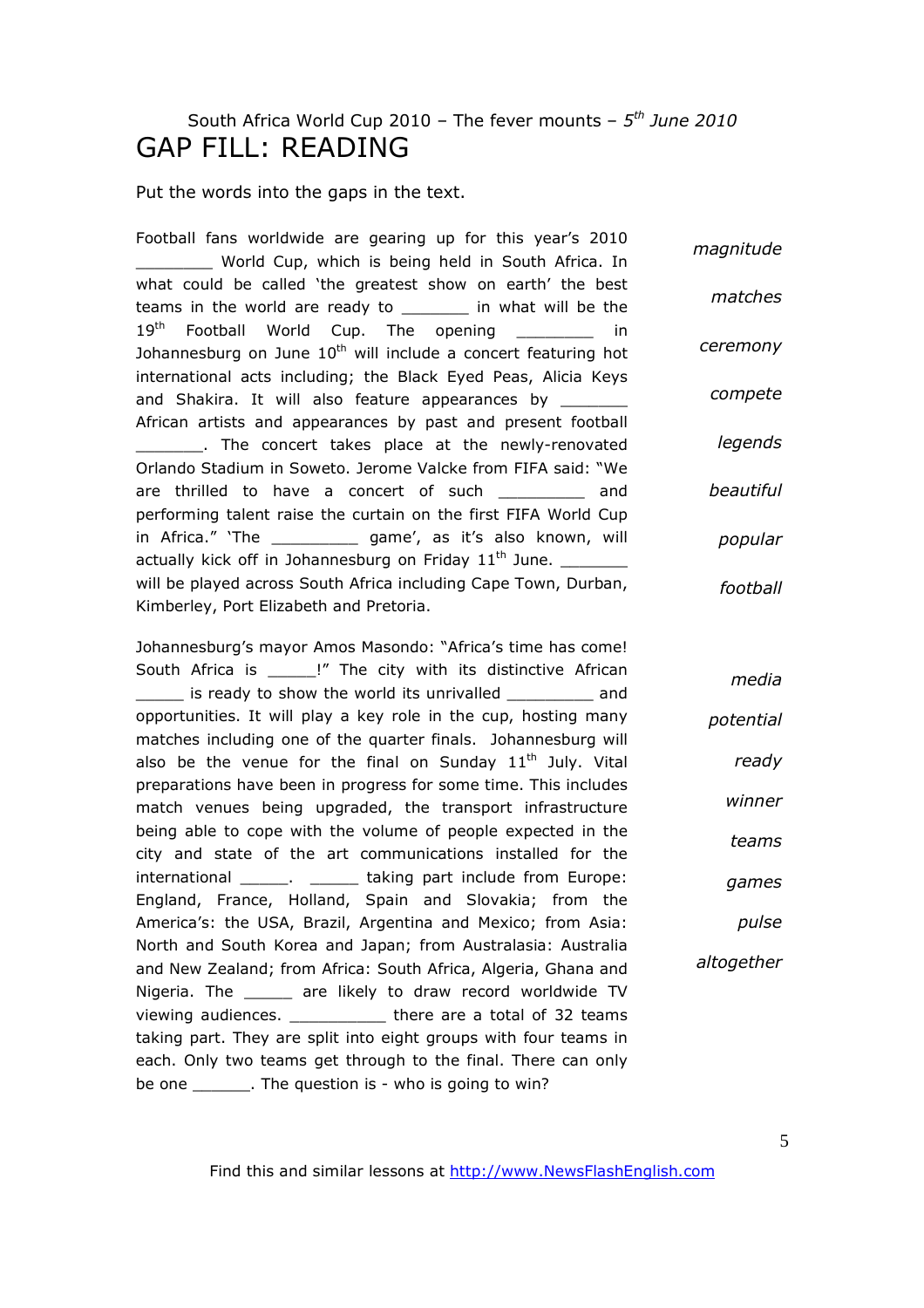### South Africa World Cup 2010 – The fever mounts – *5 th June 2010* GAP FILL: LISTENING

*Listen and fill in the spaces.* 

## South Africa World Cup 2010 – The fever mounts

Football fans worldwide \_\_\_\_\_\_\_\_\_\_\_\_\_\_\_\_\_\_\_\_\_\_\_\_\_\_\_\_ this year's 2010 football World Cup, which is being the same of the settlem of the settlem is being the show of the greatest show on earth' the best teams in the world are ready to compete  $19<sup>th</sup>$  Football World Cup. The opening ceremony in Johannesburg on June  $10<sup>th</sup>$  will include a concert featuring hot international acts including; the Black Eyed Peas, Alicia Keys and Shakira. It will also feature appearances by popular African artists and appearances by past and present football legends. The concert \_\_\_\_\_\_\_\_\_\_\_\_\_\_\_\_\_ newly-renovated Orlando Stadium in Soweto. Jerome Valcke from FIFA said: "We are thrilled \_\_\_\_\_\_\_\_\_\_\_\_\_\_\_\_\_\_\_\_ such magnitude and performing talent raise the curtain on the first FIFA World Cup in Africa." 'The beautiful game', as it's also known, will actually kick off in Johannesburg on Friday 11th June. Matches \_\_\_\_\_\_\_\_\_\_\_\_\_\_\_\_\_\_\_\_\_ South Africa including Cape Town, Durban, Kimberley, Port Elizabeth and Pretoria.

Johannesburg's mayor Amos Masondo: "Africa's time has come! South Africa is ready!" The city with its distinctive African \_\_\_\_\_\_\_\_\_\_\_\_\_\_\_\_\_\_\_\_\_\_\_\_\_\_\_the world its unrivalled potential and opportunities. It will play a key role in the cup, hosting many matches including one of the quarter finals. Johannesburg will also be the venue for the final on Sunday  $11<sup>th</sup>$  July. Vital preparations \_\_\_\_\_\_\_\_\_\_\_\_\_\_\_\_\_\_\_\_\_ for some time. This includes match venues being upgraded, the the same of the setting being able to cope with the volume of people expected \_\_\_\_\_\_\_\_\_\_\_\_\_\_\_\_\_\_\_\_\_ of the art communications installed for the international media. Teams taking part include from Europe: England, France, Holland, Spain and Slovakia; from the America's: the USA, Brazil, Argentina and Mexico; from Asia: North and South Korea and Japan; from Australasia: Australia and New Zealand; from Africa: South Africa, Algeria, Ghana and Nigeria. to draw record worldwide TV viewing audiences. Altogether there are a total of 32 teams taking part. They are split into eight groups with four teams in each. Only two teams get through to the final. There can only be one winner. The question is - winner as the set of the set of the set of the set of the set of the set of the set o

From page 1 - Note: The Republic of South Africa vests its executive, legislative and judicial authorities in three separate cities. Pretoria functions as the executive capital, Bloemfontein as the judicial, while the legislative powers are vested in Cape Town.

**From page 1 - Note:** The International Federation of Associated Football ( in French – Fédération Internationale de Football Association) is commonly known as FIFA. It is the governing body of association football. Its headquarters is in Zurich, Switzerland. Its current president is Sepp Blatter.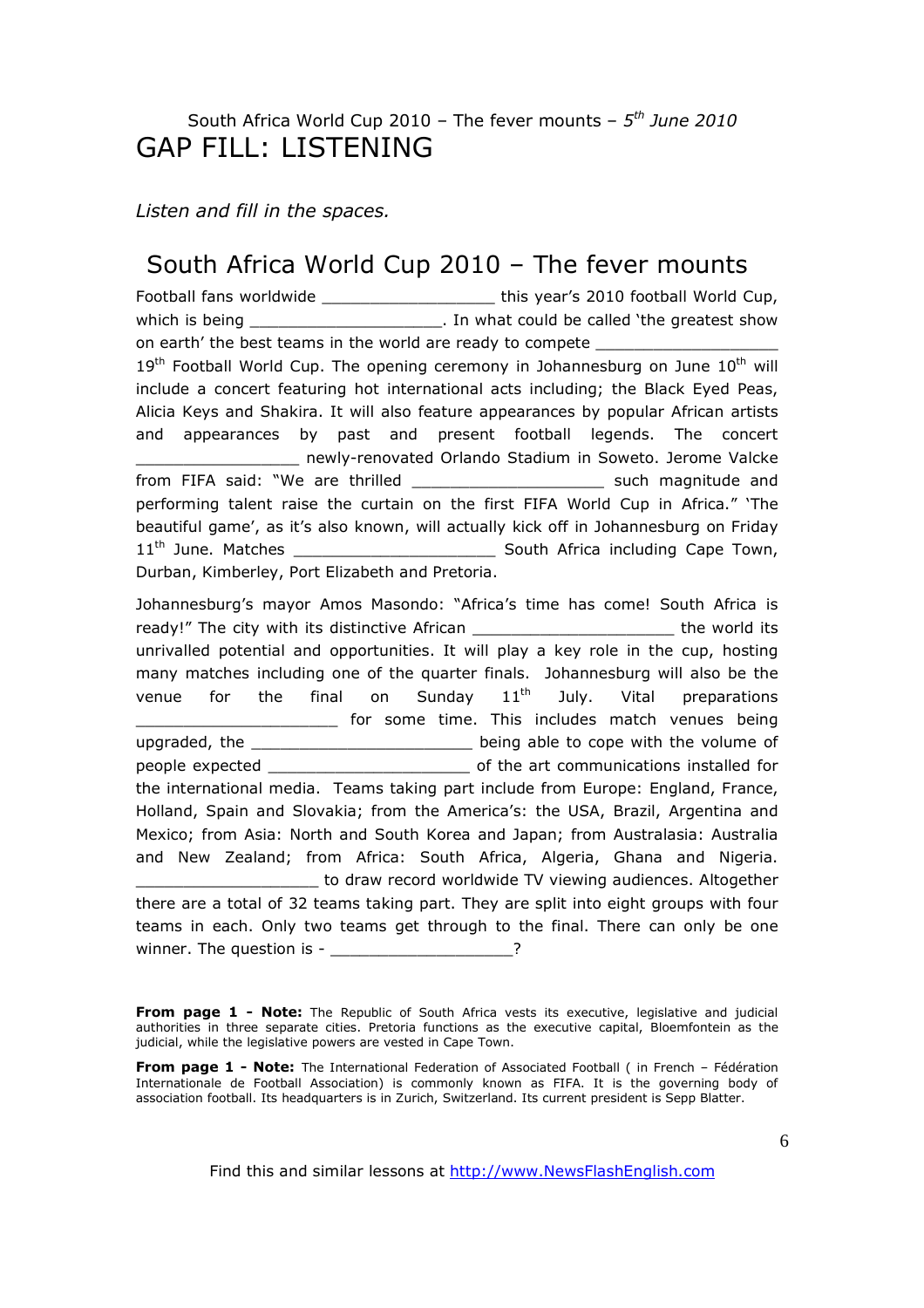### South Africa World Cup 2010 – The fever mounts – *5 th June 2010* GRAMMAR

Put the words into the gaps in the text.

Football fans worldwide are gearing up  $(1)$  this year's 2010 football World Cup, which is being held in South Africa. In what could be called 'the greatest show on earth' the best teams in the world are ready to compete in what will be the 19<sup>th</sup> Football World Cup. The opening ceremony in Johannesburg (2) June 10<sup>th</sup> will include a concert featuring hot international acts including; the Black Eyed Peas, Alicia Keys and Shakira. It will also feature appearances by popular African artists and appearances (3)\_\_ past and present football legends. The concert takes place (4)\_\_ the newly-renovated Orlando Stadium in Soweto. Jerome Valcke from FIFA said: "(5) are thrilled to have a concert (6) such magnitude (7) performing talent raise the curtain on the first FIFA World Cup in Africa."  $(8)$ beautiful game', as it's also known, will actually kick off in Johannesburg on Friday  $11<sup>th</sup>$  June. Matches will be played across South Africa including Cape Town, Durban, Kimberley, Port Elizabeth and Pretoria. *at and for we on by of the*

Johannesburg's mayor Amos Masondo: "Africa's time has come! South Africa is ready!" The city with its distinctive African pulse is ready to show the world its unrivalled potential and opportunities. It will play a key role in the cup, hosting  $(1)$ \_ matches including one of the quarter finals. Johannesburg will (2) be the venue for the final on Sunday  $11<sup>th</sup>$  July. Vital preparations have been in progress for some time. (3) includes match venues being upgraded, the transport infrastructure being able to cope with the volume of people expected in the city and state of the art communications installed for the international media. Teams taking part include from Europe: England, France, Holland, Spain and Slovakia; from the America's: the USA, Brazil, Argentina and Mexico; (4) Asia: North and South Korea and Japan; from Australasia: Australia and New Zealand; from Africa: South Africa, Algeria, Ghana and Nigeria. The games are likely to draw record worldwide TV viewing audiences. Altogether (5) are a total of 32 teams taking part. They are split into eight groups  $(6)$  four teams in each.  $(7)$  two teams get  $(8)$  to the final. There can only be one winner. The question is - who is going to win?

Find this and similar lessons at http://www.NewsFlashEnglish.com

*with*

*from*

*through*

*many*

*also*

*this*

*there*

*only*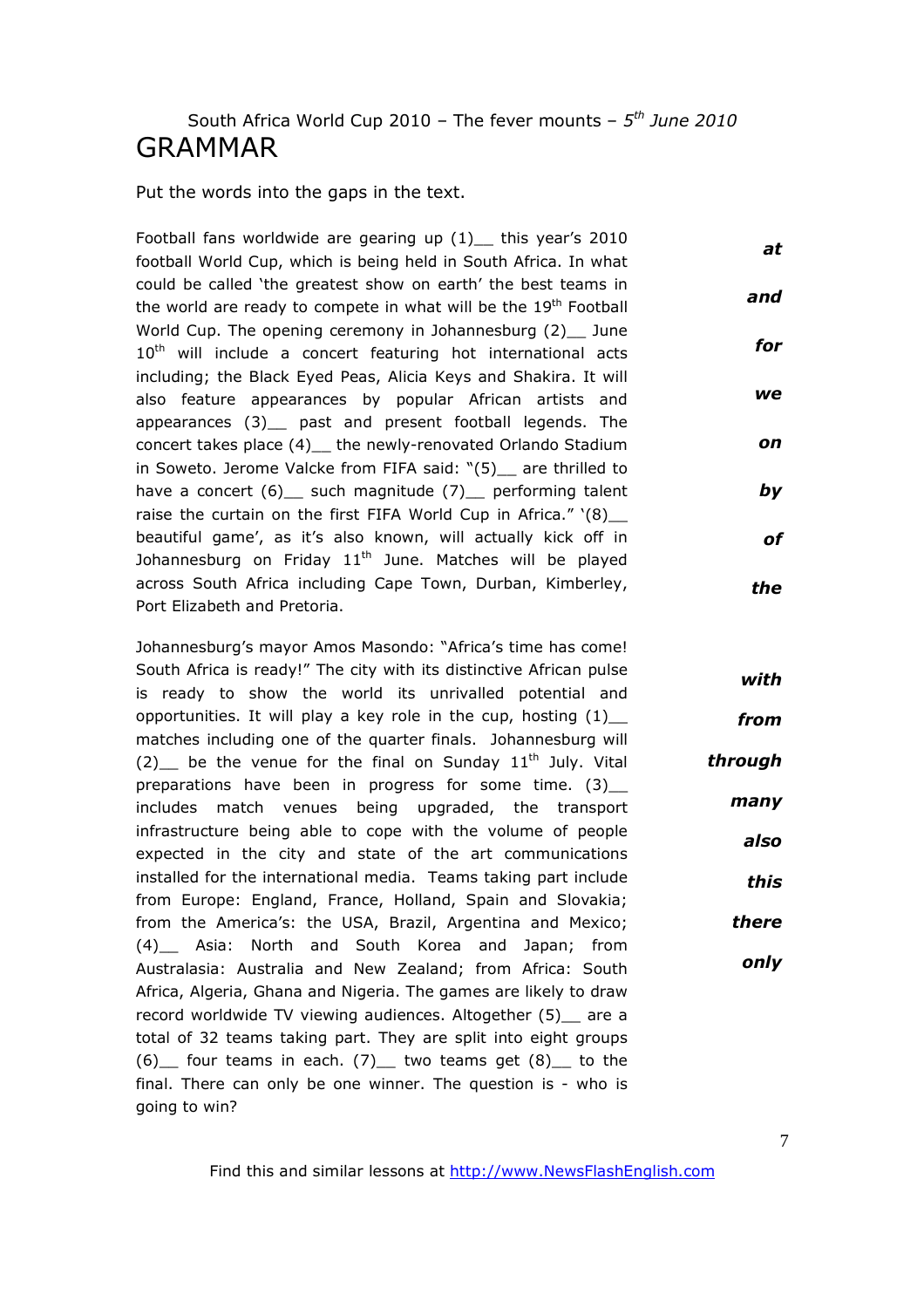### South Africa World Cup 2010 – The fever mounts – *5 th June 2010* DISCUSSION

#### **Student A questions**

- 1) Did the headline make you want to read the article?
- 2) Who is going to win this years FIFA World Cup trophy?
- 3) Would you like to go to South Africa to watch the final?
- 4) What do you think of South Africa hosting the FIFA World Cup this year?<br>5) Will it be safe for football fans to visit South Africa?
- Will it be safe for football fans to visit South Africa?
- 6) Will Nelson Mandela be at the opening ceremony?
- 7) Which country last hosted the world cup?
- 8) Which country won the world cup last time?
- 9) Who won the cup in 1966?
- 10) Where was the venue in 1970?

#### **Student B questions**

- 1) Who do you want to win the FIFA World Cup 2010?
- 2) Who are the favourites to win the cup?
- 3) Who is least likely to win the cup? Why?
- 4) Where was the football world cup played in 1998?
- 5) Who won the cup in 1994?
- 6) Who hosted the cup in 1990?
- 7) Where is the next FIFA World Cup going to be held? When?
- 8) When did your national team last play in the world cup?
- 9) Are you going to be watching the world cup? If yes, where?
- 10) Did you like this discussion?

#### **ANSWERS**

GAP FILL: South Africa World Cup 2010 – The fever mounts: Football fans worldwide are gearing up for this year's 2010 **football** World Cup, which is being held in South Africa. In what could be called 'the greatest show on earth' the best teams in the world are ready to **compete** in what will be the 19<sup>th</sup> Football World Cup. The opening **ceremony** in Johannesburg on June 10<sup>th</sup> will include a concert featuring hot international acts including; the Black Eyed Peas, Alicia Keys and Shakira. It will also feature appearances by **popular** African artists and appearances by past and present football **legends**. The concert takes place at the newly-renovated Orlando Stadium in Soweto. Jerome Valcke from FIFA said: "We are thrilled to have a concert of such **magnitude** and performing talent raise the curtain on the first FIFA World Cup in Africa." 'The **beautiful** game', as it's also known, will actually kick off in Johannesburg on Friday 11<sup>th</sup> June. **Matches** will be played across South Africa including Cape Town, Durban, Kimberley, Port Elizabeth and Pretoria. Johannesburg's mayor Amos Masondo: "Africa's time has come! South Africa is **ready**!" The city with its distinctive African **pulse** is ready to show the world its unrivalled **potential** and opportunities. It will play a key role in the cup, hosting many matches including one of the quarter finals. Johannesburg will also be the venue for the final on Sunday 11<sup>th</sup> July. Vital preparations have been in progress for some time. This includes match venues being upgraded, the transport infrastructure being able to cope with the volume of people expected in the city and state of the art communications installed for the international **media**. **Teams** taking part include from Europe: England, France, Holland, Spain and Slovakia; from the America's: the USA, Brazil, Argentina and Mexico; from Asia: North and South Korea and Japan; from Australasia: Australia and New Zealand; from Africa: South Africa, Algeria, Ghana and Nigeria. The **games** are likely to draw record worldwide TV viewing audiences. **Altogether** there are a total of 32 teams taking part. They are split into eight groups with four teams in each. Only two teams get through to the final. There can only be one **winner**. The question is - who is going to win?



Created by **David Robinson**. This lesson is the copyright of www.newsflashenglish.com